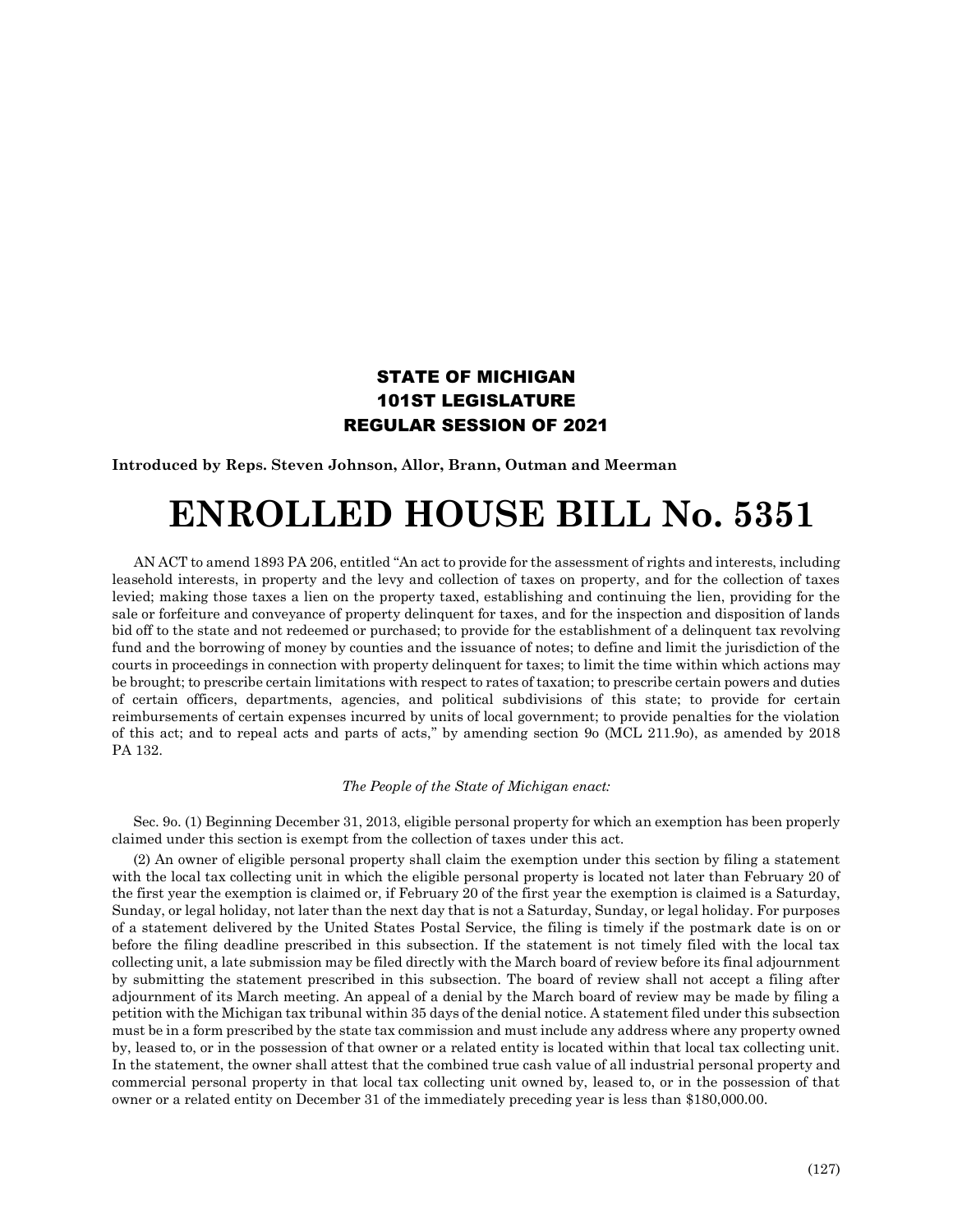(3) If a statement claiming the exemption under this section is filed as provided in subsection (2), the owner of that eligible personal property is not required to file a statement under section 19.

(4) A person who claims an exemption for eligible personal property under this section shall maintain books and records and shall provide access to those books and records as provided in section 22. A local unit of government may develop and implement an audit program that includes, but is not limited to, the audit of all information submitted under subsection (2) for the current calendar year and the 3 calendar years immediately preceding the commencement of an audit. Any assessment as a result of an audit must be paid in full within 35 days of issuance and must include interest as described in subsection (5).

(5) An exemption granted under this section remains in effect until the personal property is no longer eligible personal property. An owner whose personal property is no longer eligible personal property shall file by February 20 of the year that the property is no longer eligible a rescission and the statement required under section 19. The rescission must be filed on a form prescribed by the department of treasury. Upon receipt of a rescission form, the local assessor shall immediately remove the exemption. An owner who fails to file a rescission and whose property is later determined to be ineligible for the exemption will be subject to repayment of any additional taxes with interest as described in this subsection. Upon discovery that the property is no longer eligible personal property, the assessor shall remove the exemption of that personal property and, if the tax roll is in the local tax collecting unit's possession, amend the tax roll to reflect the removal of the exemption, and the local treasurer shall within 30 days of the date of the discovery issue a corrected tax bill for any additional taxes with interest at the rate of 1% per month or fraction of a month and penalties computed from the date the taxes were last payable without interest or penalty. If the tax roll is in the county treasurer's possession, the tax roll must be amended to reflect the removal of the exemption and the county treasurer shall within 30 days of the date of the removal prepare and submit a supplemental tax bill for any additional taxes, together with interest at the rate of 1% per month or fraction of a month and penalties computed from the date the taxes were last payable without interest or penalty. Interest on any tax set forth in a corrected or supplemental tax bill again begins to accrue 60 days after the date the corrected or supplemental tax bill is issued at the rate of 1% per month or fraction of a month. Taxes levied in a corrected or supplemental tax bill must be returned as delinquent on the March 1 in the year immediately succeeding the year in which the corrected or supplemental tax bill is issued.

(6) If the assessor of the local tax collecting unit believes that personal property for which a statement claiming an exemption is timely and properly filed under subsection (2) is not eligible personal property, the assessor may deny that claim for exemption by notifying the person that filed the statement in writing of the reason for the denial and advising the person that the denial may be appealed to the board of review under section 30 during that tax year.

(7) If a person fraudulently claims an exemption for personal property under this section, that person is subject to the penalties provided for in section 21(2).

(8) As used in this section:

(a) "Commercial personal property" means personal property that is classified as commercial personal property under section 34c or would be classified as commercial personal property under section 34c if not exempt from the collection of taxes under this act under this section or section 9m or 9n.

(b) "Control", "controlled by", and "under common control with" mean the possession of the power to direct or cause the direction of the management and policies of a related entity, directly or indirectly, whether derived from a management position, official office, or corporate office held by an individual; by an ownership interest, beneficial interest, or equitable interest; or by contractual agreement or other similar arrangement. There is a rebuttable presumption that control exists if any person, directly or indirectly, owns, controls, or holds the power to vote, directly or by proxy, 10% or more of the ownership interest of any other person or has contributed more than 10% of the capital of the other person. Indirect ownership includes ownership through attribution or through 1 or more intermediary entities.

(c) "Eligible personal property" means property that meets all of the following conditions:

(*i*) Is industrial personal property or commercial personal property.

(*ii*) The combined true cash value of all industrial personal property and commercial personal property in that local tax collecting unit owned by, leased to, or in the possession of the person claiming an exemption under this section or a related entity on December 31 of the immediately preceding year is less than \$180,000.00.

(*iii*) Is not leased to or used by a person that previously owned the property or a person that, directly or indirectly, controls, is controlled by, or is under common control with the person that previously owned the property.

(d) "Industrial personal property" means personal property that is classified as industrial personal property under section 34c or would be classified as industrial personal property under section 34c if not exempt from the collection of taxes under this act under this section or section 9m or 9n.